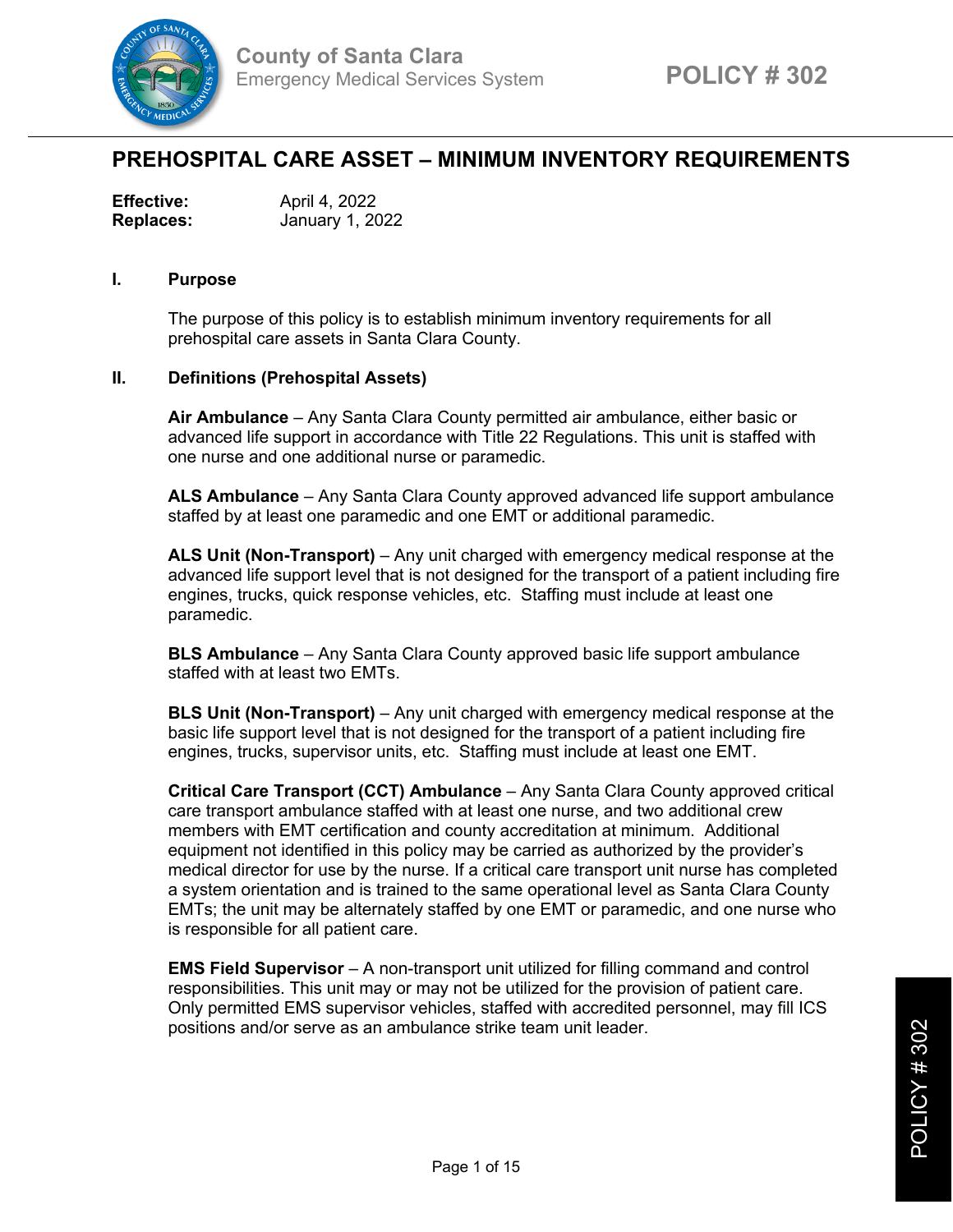## **III. Requirements**

The quantities identified below represent the minimum supply that must always be carried for a unit to be in service. Providers may exceed the minimum required quantities at their discretion but may never drop below it. The EMS Agency may authorize exceptions to the minimum requirements in times of disaster, during multi-casualty incidents, etc.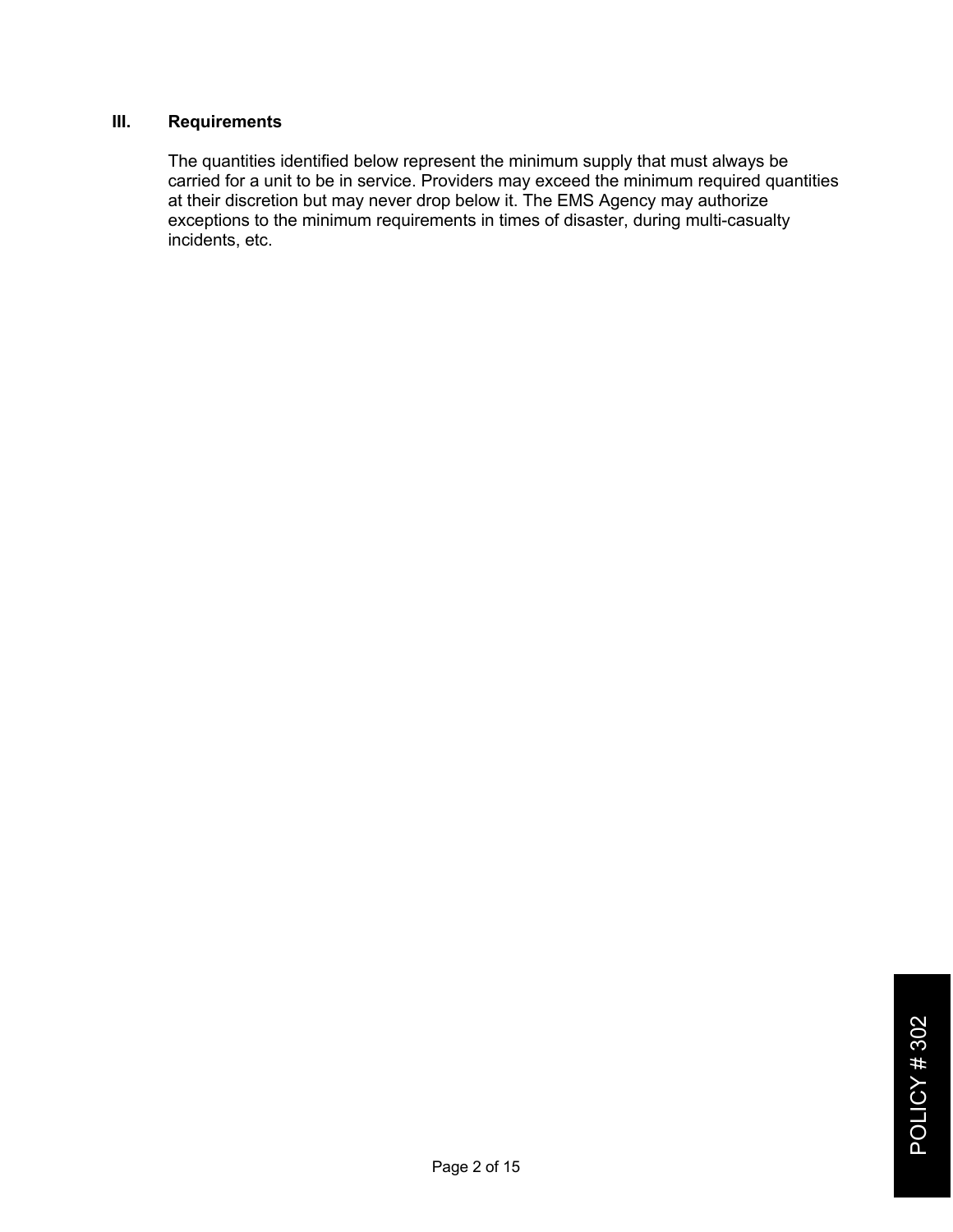|                                                       |                  | <b>Minimum Quantities Required</b> |        |  |
|-------------------------------------------------------|------------------|------------------------------------|--------|--|
| <b>ALS Medications</b>                                | <b>ALS</b>       | <b>ALS</b>                         |        |  |
|                                                       | <b>Transport</b> | <b>Non-Transport</b>               |        |  |
| Acetaminophen                                         | 1 gm             | 1 gm                               | $\Box$ |  |
| Activated Charcoal in Aqueous Solution                | 50 gm            | 50 gm                              | $\Box$ |  |
| Adenosine                                             | 30 mg            | 30 mg                              | $\Box$ |  |
| Albuterol 2.5 mg in 3 ml NS (bullet)                  | 6 bullets        | 4 bullets                          | $\Box$ |  |
| Amiodarone                                            | 450 mg           | 450 mg                             | $\Box$ |  |
| <b>Atropine Sulfate</b>                               | $10 \text{ mg}$  | $10 \text{ mg}$                    | $\Box$ |  |
| Calcium Chloride                                      | 3g               | 3g                                 | $\Box$ |  |
| Chewable Aspirin                                      | 648 mg           | 648 mg                             | $\Box$ |  |
| Dextrose 10% 25 g in 250 ml bag                       | 50 <sub>g</sub>  | 50 g                               | $\Box$ |  |
| Diphenhydramine                                       | 100 mg           | 50 mg                              | $\Box$ |  |
| Dopamine 400 mg vial or premix bag in D5W or NS       | 400 mg           | 400 mg                             | $\Box$ |  |
| Epinephrine 1:1,000                                   | 3 <sub>mg</sub>  | 2 <sub>mg</sub>                    | Π.     |  |
| Epinephrine 1:10,000                                  | 6 mg             | 6 mg                               | $\Box$ |  |
| Glucagon                                              | 2 <sub>mg</sub>  | 1 $mg$                             | $\Box$ |  |
| Lidocaine                                             | 100 mg           | 100 mg                             | $\Box$ |  |
| Antidote Treatment-Nerve Agent Auto-Injector          | 6 devices        | 6 devices                          | Π.     |  |
| Midazolam                                             | $20 \text{ mg}$  | $15 \text{ mg}$                    | $\Box$ |  |
| <b>Morphine Sulfate</b>                               | $20 \text{ mg}$  | $20$ mg                            | $\Box$ |  |
| Naloxone                                              | 8 mg             | 4 <sub>mg</sub>                    | $\Box$ |  |
| Nitroglycerine: Oral Spray or Oral Dissolving Tablets | 2 bottles        | 2 bottles                          | $\Box$ |  |
| Nitroglycerine Paste:                                 | 1 tube or        | 1 tube or                          |        |  |
| <b>Tube or Individual Packets</b>                     | 4 packets        | 4 packets                          | П      |  |
| Normal Saline 0.9%                                    | 4000 ml          | 2000 ml                            | $\Box$ |  |
| Ondansetron                                           | 16 <sub>mg</sub> | 16 mg                              | $\Box$ |  |
| <b>Oral Glucose</b>                                   | 48 gm            | 48 gm                              | $\Box$ |  |
| Sodium Bicarbonate 8.4%                               | 100 mEq          | 50 mEq                             | $\Box$ |  |
| Tranexamic Acid (TXA)                                 | 1 <sub>gm</sub>  | 1 <sub>gm</sub>                    | $\Box$ |  |

|                                                          | <b>Minimum Quantities Required</b> |                      |        |
|----------------------------------------------------------|------------------------------------|----------------------|--------|
| <b>ALS Medication Infusion Supplies &amp; Equipment</b>  | <b>ALS</b>                         | <b>ALS</b>           |        |
|                                                          | <b>Transport</b>                   | <b>Non-Transport</b> |        |
| <b>Alcohol Preparation Pads</b>                          | 10                                 | 10                   | $\Box$ |
| Arm board (adult size, may be cut for smaller needs)     |                                    |                      | $\Box$ |
| Blood glucose meter and test strips                      |                                    |                      | П      |
| Injection Needles (size 21 G and 25 G)                   | 2                                  | 2                    | п      |
| Intraosseous (IO) Needle Insertion Device (FDA Approved) |                                    |                      | $\Box$ |
| Intraosseous (IO) Needles Large Adult, Adult, and Child  | 1 ea                               | 1 ea                 | $\Box$ |
| IV Catheters (sizes 14, 16, 18, 20, 22, 24 G)            | 3 ea                               | 2 ea                 | $\Box$ |
| IV Tubing Sets (each of micro and macro with vent valve) | 2 ea                               | 1 ea                 | $\Box$ |
| IV extension tubing or saline lock (hep-lock)            | 2                                  |                      | $\Box$ |
| Lancets (must auto secure lancet after use)              | 5                                  | 2                    | $\Box$ |
| <b>Sharps Container</b>                                  |                                    |                      | $\Box$ |
| 3-way Stop Cock                                          |                                    |                      | $\Box$ |
| Syringes with Luer-Lock (1cc, 3cc, 10cc, and 30cc)       | 2 ea                               | 2 ea                 | $\Box$ |
| Tourniquets Band Elastic (for use with IV insertion)     |                                    |                      | п      |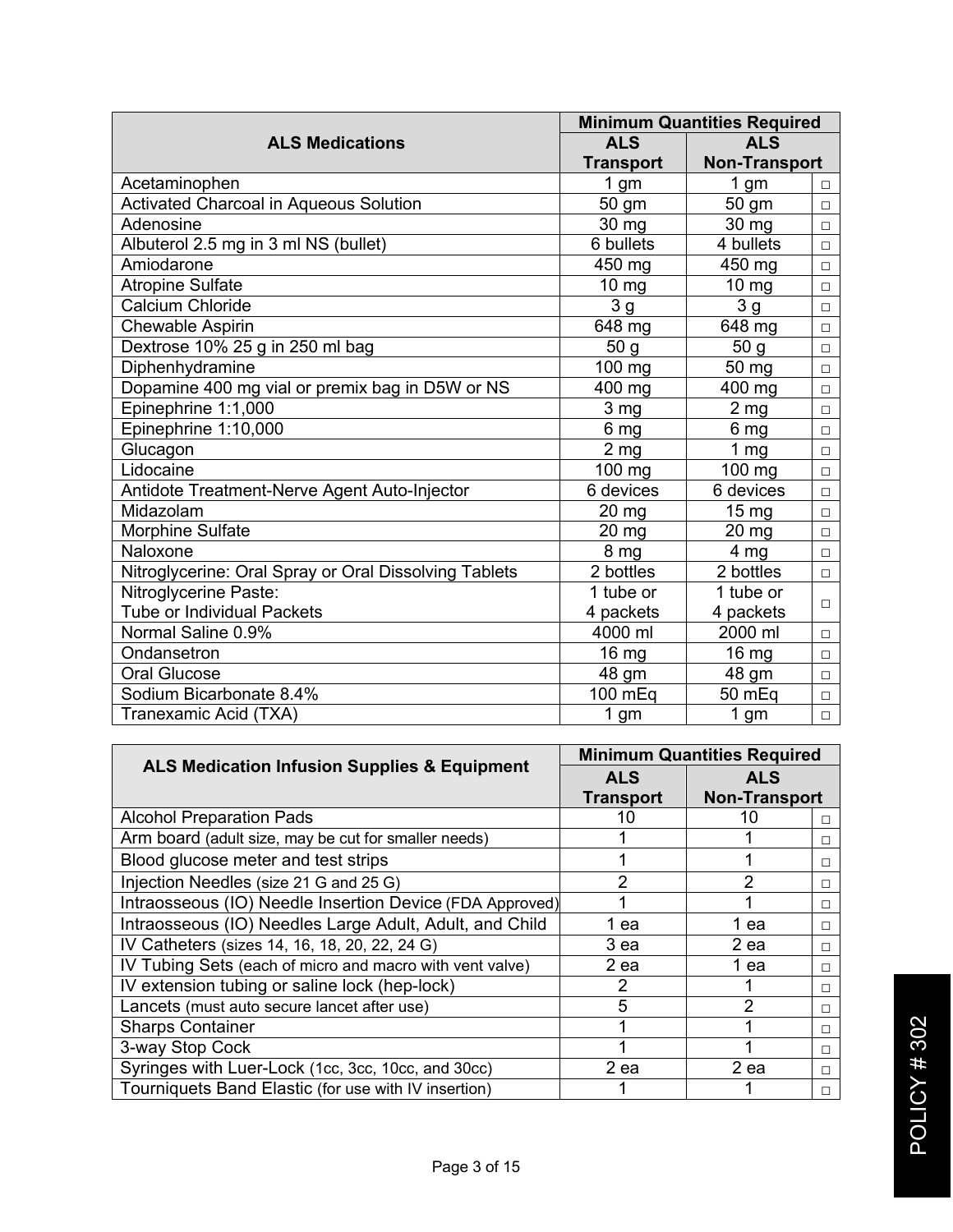|                                                                                                                                                                                                                                                                                                      | <b>Minimum Quantities Required</b> |                      |        |
|------------------------------------------------------------------------------------------------------------------------------------------------------------------------------------------------------------------------------------------------------------------------------------------------------|------------------------------------|----------------------|--------|
| <b>ALS Airway Management Supplies &amp; Equipment</b>                                                                                                                                                                                                                                                | <b>ALS</b>                         | <b>ALS</b>           |        |
|                                                                                                                                                                                                                                                                                                      | <b>Transport</b>                   | <b>Non-Transport</b> |        |
| Adult Nasal Cannula                                                                                                                                                                                                                                                                                  |                                    |                      | $\Box$ |
| Bag Valve Mask Resuscitator (suitable for pediatrics,<br>children, and adults with connection tubing)                                                                                                                                                                                                | 2 ea                               | 1 ea                 | $\Box$ |
| County approved Continuous Positive Airway Pressure<br>(CPAP) Device (multiple adult sizes)                                                                                                                                                                                                          | 1 ea                               | 1 ea                 | $\Box$ |
| Capnography Device (colorimetric or waveform)                                                                                                                                                                                                                                                        | $\overline{2}$                     | 1                    | $\Box$ |
| <b>Cuffed Endotracheal Tubes with Stylet</b><br>(each size: 6.0, 7.0, 8.0)                                                                                                                                                                                                                           | 2 ea                               | 1 ea                 | $\Box$ |
| Endotracheal Tube Introducer (County approved)                                                                                                                                                                                                                                                       | $\overline{2}$                     | 1                    | $\Box$ |
| <b>Handheld Nebulizer</b><br>(Inspiratory-activation style recommended)                                                                                                                                                                                                                              | 3                                  | $\mathbf{1}$         | $\Box$ |
| <b>French Suction Catheters</b><br>(Qty 1 of any Size 6-10 and 12-18)                                                                                                                                                                                                                                | 2 ea                               | $2$ ea               | $\Box$ |
| Laryngoscope<br>(assorted straight/curved blades for infants, children, and<br>adults with a spare set of batteries/bulb)                                                                                                                                                                            | 1                                  | 1                    | $\Box$ |
| King Vision Video Laryngoscope                                                                                                                                                                                                                                                                       | 1                                  | 1                    | $\Box$ |
| King Vision Video Laryngoscope size 3 channeled blade                                                                                                                                                                                                                                                | $\overline{3}$                     | $\overline{2}$       | $\Box$ |
| LMA Supreme (sizes 1-5)                                                                                                                                                                                                                                                                              | $2$ ea                             | 1 ea                 | $\Box$ |
| Magill Forceps (adult & pediatric)                                                                                                                                                                                                                                                                   | 1 ea                               | 1 ea                 | $\Box$ |
| Nasopharyngeal Airways (Assorted sizes Pediatric & Adult)                                                                                                                                                                                                                                            | 2 ea                               | 1 <sub>ea</sub>      | $\Box$ |
| Non-Rebreather Oxygen Masks - Adult                                                                                                                                                                                                                                                                  | 3                                  | 1                    | $\Box$ |
| Non-Rebreather Oxygen Masks - Pediatric                                                                                                                                                                                                                                                              | $\overline{1}$                     | 1                    | $\Box$ |
| Oropharyngeal Airways (Assorted sizes Pediatric and Adult)                                                                                                                                                                                                                                           | 1 ea                               | 1 ea                 | $\Box$ |
| Oxygen Regulator (capable of delivering oxygen at flow<br>rates from 2-25 LPM to support use of the CPAP device)                                                                                                                                                                                     | 1                                  | 1                    | $\Box$ |
| Portable Oxygen Cylinder<br>(D or E size with at least 500 PSI of Oxygen)                                                                                                                                                                                                                            | 1                                  | $\mathbf{1}$         | $\Box$ |
| <b>Portable Suction Device</b><br>(a bulb syringe is not sufficient for this requirement)                                                                                                                                                                                                            | 1                                  | $\mathbf{1}$         | $\Box$ |
| <b>Suction Wands</b>                                                                                                                                                                                                                                                                                 | $\overline{2}$                     | 1                    | $\Box$ |
| Vehicle mounted oxygen delivery system, including<br>regulators capable of dispensing oxygen at a flow rate of<br>2 to 25 liters per minute in support of the CPAP device.<br>Must carry at least 500 PSI of Oxygen in an M or H size<br>oxygen cylinder or an onboard liquid oxygen system<br>(LOX) | 1                                  | $\mathbf 0$          | $\Box$ |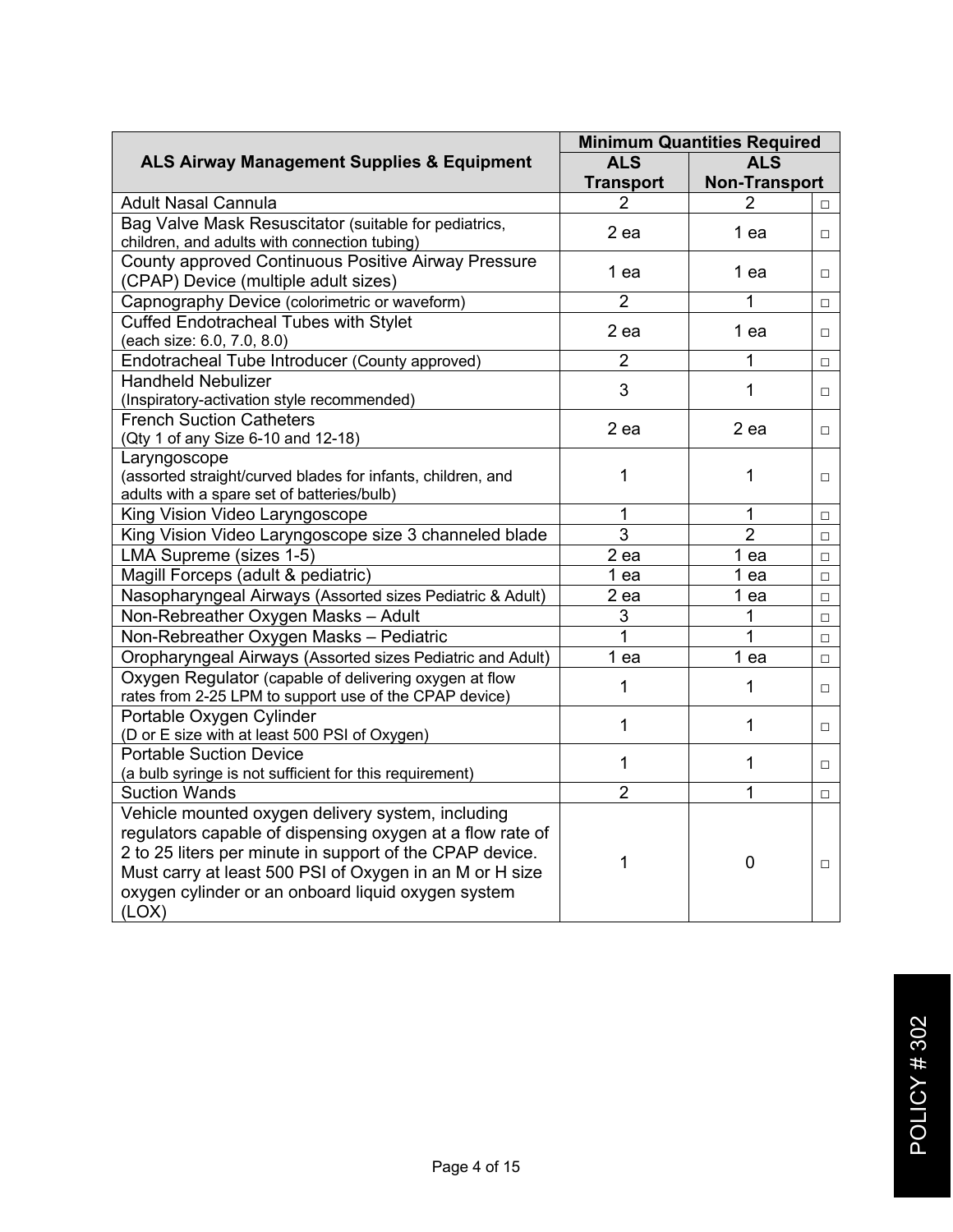| <b>Minimum Quantities Required</b>                         |                |                      |        |
|------------------------------------------------------------|----------------|----------------------|--------|
| <b>ALS Patient Assessment Supplies and Equipment</b>       | <b>ALS</b>     | <b>ALS</b>           |        |
|                                                            | Transport      | <b>Non-Transport</b> |        |
| Blankets (Disposable Acceptable)                           | 2              |                      | $\Box$ |
| Blood Pressure Cuff: Thigh, Adult, Child, and Infant       | 1 ea           | 1 ea                 | п      |
| <b>Chemical Activated Cold Packs</b>                       | 3              | 2                    | п      |
| <b>Chemical Activated Heat Packs</b>                       | $\overline{2}$ | 0                    | п      |
| Conductive Gel or Pads (moist 4" X 4" pads not acceptable, | $\overline{2}$ | 2                    |        |
| not required if using multifunction pads)                  |                |                      | п      |
| <b>Disposable Sheets</b>                                   | 4              | 0                    | П      |
| <b>ECG Electrodes - Adult</b>                              | 15             | 10                   | п      |
| <b>ECG Electrodes - Pediatrics</b>                         | 15             | 10                   | п      |
| Length Based Resuscitation Tape                            |                |                      | П      |
| <b>OB Kit</b>                                              |                |                      | П      |
| Portable Cardiac Monitor/Defibrillator with one spare      |                |                      | п      |
| battery & paper                                            |                |                      |        |
| Pulse Oximeter (ALS assets may use a device that is        |                |                      |        |
| included in the cardiac monitor) 1 - Adult 1 - Pediatric   |                |                      | п      |
| Stethoscope (Latex Free)                                   |                |                      | П      |
| Thermometer - Digital Oral or Tympanic                     |                |                      | п      |
| Set of Ankle and Wrist Restraints (leather or velcro)      |                |                      | □      |

|                                                                                                    | <b>Minimum Quantities Required</b> |                      |        |
|----------------------------------------------------------------------------------------------------|------------------------------------|----------------------|--------|
| <b>ALS Trauma Supplies &amp; Equipment</b>                                                         | <b>ALS</b>                         | <b>ALS</b>           |        |
|                                                                                                    | Transport                          | <b>Non-Transport</b> |        |
| Adhesive Tape Rolls (1 inch and 2 inch)                                                            | 3 ea                               | 1 ea                 | $\Box$ |
| Lateral Head Support Devices                                                                       | 2                                  |                      | $\Box$ |
| Long Plastic Radio Translucent Spine Board                                                         | $\overline{2}$                     | 1                    | $\Box$ |
| <b>Windlass Tourniquet Device</b><br>(County Approved Commercial Vendor)                           | $\overline{2}$                     | $\overline{2}$       | □      |
| Compression bandage                                                                                | $\overline{2}$                     | $\overline{2}$       | $\Box$ |
| <b>Occlusive Dressings or Chest Seals</b>                                                          | $\overline{2}$                     | $\mathfrak{p}$       | $\Box$ |
| <b>Rigid Cervical Collars</b><br>(infant, child and adult or if unisize a total of 4 are required) | 2 ea                               | 2 ea                 | $\Box$ |
| Splints (Pneumatic or rigid extremity)                                                             | 4                                  | $\overline{2}$       | $\Box$ |
| <b>Sterile 4 Inch Gauze Rolls</b>                                                                  | 6                                  | $\overline{2}$       | $\Box$ |
| Sterile 4 X 4 Inch Gauze Pads                                                                      | 12                                 | 6                    | $\Box$ |
| Traction Splint (Adult & Pedi required – may be one device)                                        |                                    | 0                    | $\Box$ |
| Trauma Dressings (10"x30" or larger)                                                               | $\overline{2}$                     | $\overline{2}$       | $\Box$ |
| Trauma Shears                                                                                      | $\overline{2}$                     | $\overline{2}$       | $\Box$ |
| Triage Tags (DMS version) (County Approved)                                                        | 20                                 | 20                   | $\Box$ |
| Triangular Bandages                                                                                | 4                                  | $\mathfrak{p}$       | $\Box$ |
| Webbed Belt or Strapping Devices (sufficient quantities<br>to secure at least two patients)        | 2 patients                         | 2 patients           | $\Box$ |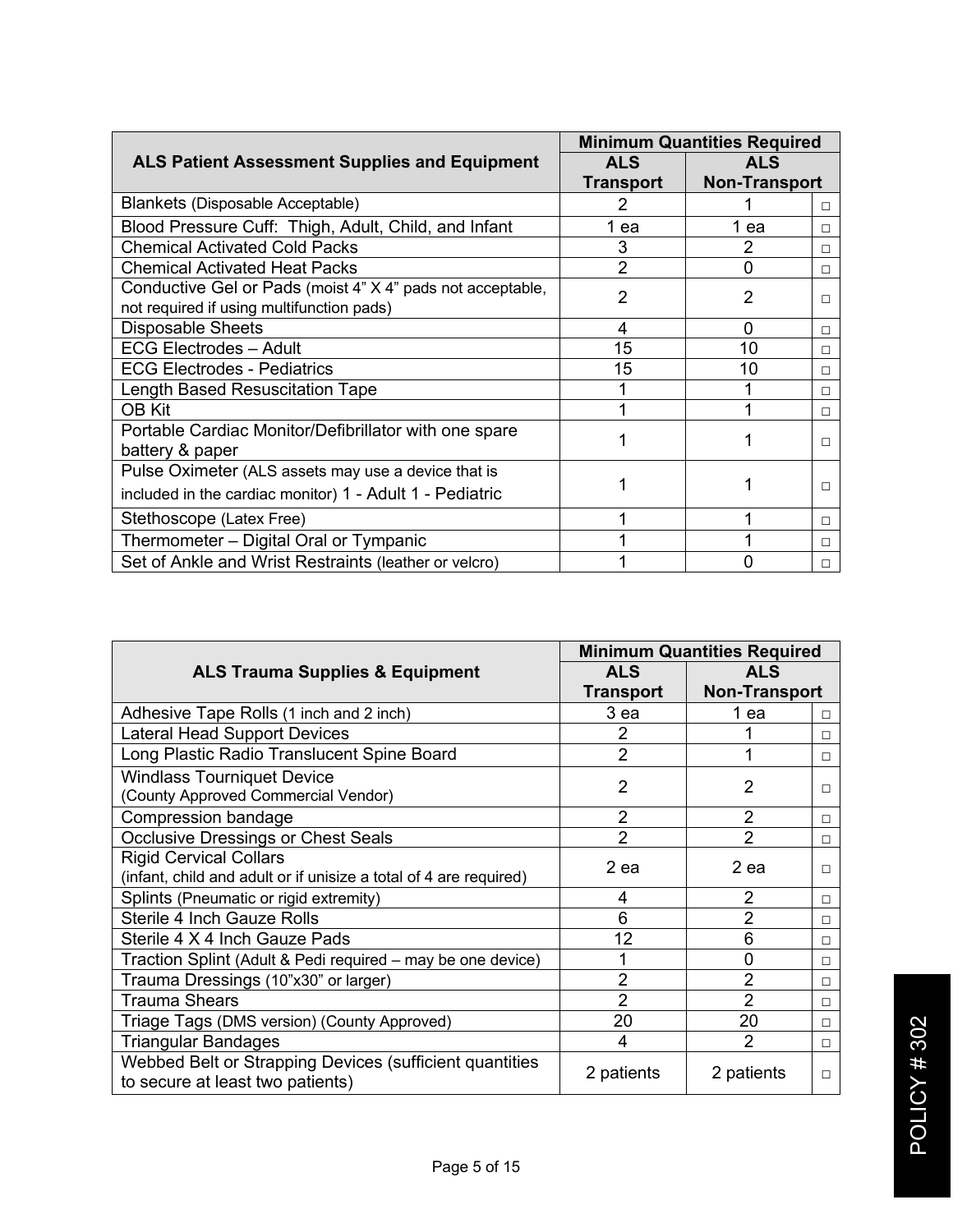|                                                                              | <b>Minimum Quantities Required</b> |                      |        |
|------------------------------------------------------------------------------|------------------------------------|----------------------|--------|
| <b>ALS General Equipment</b>                                                 | <b>ALS</b>                         | <b>ALS</b>           |        |
|                                                                              | <b>Transport</b>                   | <b>Non-Transport</b> |        |
| 2A:10B:C Fire Extinguisher                                                   | 1                                  |                      | $\Box$ |
| (fire service apparatus exempt)                                              |                                    |                      |        |
| <b>Bed Pan</b>                                                               | 1                                  | 0                    | $\Box$ |
| Blue Helmets (Fire/Public Safety exempt)                                     | 1 per person                       | 1 per person         | $\Box$ |
| Applies to all personnel (crew, interns, observers, etc.)                    |                                    |                      |        |
| Collapsible gurney with straps to secure the patient to                      |                                    |                      |        |
| the gurney and fastening device to secure to the                             | 1                                  | $\Omega$             | $\Box$ |
| ambulance                                                                    |                                    |                      |        |
| County Approved 700 MHz Portable Radio (private                              | 1                                  | 1                    | $\Box$ |
| ambulance services only - includes a spare battery per portable)             |                                    |                      |        |
| County Approved 700 MHz Portable Radio                                       |                                    |                      |        |
| (County Emergency Ambulance Provider ambulances must be                      | $\overline{2}$                     | $\overline{2}$       | □      |
| equipped with 2 spare batteries)<br>County Approved 700/800 MHz Mobile Radio |                                    |                      |        |
| (County Emergency Ambulance Provider Requirement Only)                       | 1                                  | 1                    | □      |
| County Approved UHF Mobile Radio                                             |                                    |                      |        |
| (County Emergency Ambulance Provider Requirement Only)                       | 1                                  | $\mathbf 0$          | □      |
| County Approved VHF Mobile Radio                                             |                                    |                      |        |
| (County Emergency Ambulance Provider Requirement Only)                       | 1                                  | 0                    | □      |
| <b>Disposable Sheets</b>                                                     | 4                                  | $\overline{0}$       | $\Box$ |
| "DOT" Approved Child Safety Restraint                                        |                                    |                      |        |
| (may or may not be a child seat)                                             | 1                                  | 0                    | □      |
| "DOT" Emergency Response Guidebook                                           |                                    |                      |        |
| (must be current edition, may be electronic)                                 | 1                                  | 1                    | $\Box$ |
| Drinking Water in 8-12oz Individual Containers or                            |                                    |                      |        |
| equivalent (for patient use and secondary rehab functions)                   | 5                                  | $\overline{2}$       | $\Box$ |
| Fire Scope Field Operations Guide (FOG)                                      | 1                                  | 1                    |        |
| (must be hardcopy of current edition)                                        |                                    |                      | $\Box$ |
| Flat Stretcher (includes scoops)                                             | 1                                  | $\mathbf 0$          | $\Box$ |
| ICS 219 Resources Status Cards (T-Cards)                                     | $\overline{2}$                     | $\overline{2}$       | $\Box$ |
| Map covering all of Santa Clara County that utilizes the                     |                                    |                      |        |
| same grid coordinate system used by County                                   | 1                                  | 1                    | $\Box$ |
| Communications (air unit exempt)                                             |                                    |                      |        |
| <b>Mobile Cellular Phone</b>                                                 | 1                                  | 1                    | $\Box$ |
| MCI Plan (Reference #811) (hardcopy is required)                             | 1                                  | 1                    | $\Box$ |
| Pillows (must be disposable or have disposable covers)                       | $\overline{2}$                     | 0                    | $\Box$ |
| Portable Battery-Operated Light or Rechargeable Light                        |                                    |                      |        |
| (includes at least one set of spare batteries)                               | $\overline{2}$                     | $\overline{2}$       | $\Box$ |
| Santa Clara County Approved Patient Care Report (PCR)                        |                                    |                      |        |
| (Hardcopy for disaster/MCI response)                                         | 20                                 | 5                    | □      |
| Policy 610 Schedule A Forms (hardcopy required)                              | $\overline{5}$                     | $\overline{5}$       | $\Box$ |
| Santa Clara County Prehospital Care Manual                                   |                                    |                      |        |
| (may be electronic or kept in quarters)                                      | 1                                  | 1                    | □      |
| State of California Map                                                      |                                    |                      |        |
| (hardcopy required)                                                          | 1                                  | $\mathbf 0$          | $\Box$ |
|                                                                              |                                    |                      |        |
| <b>Towels</b>                                                                | $\overline{2}$                     | $\mathbf 0$          | $\Box$ |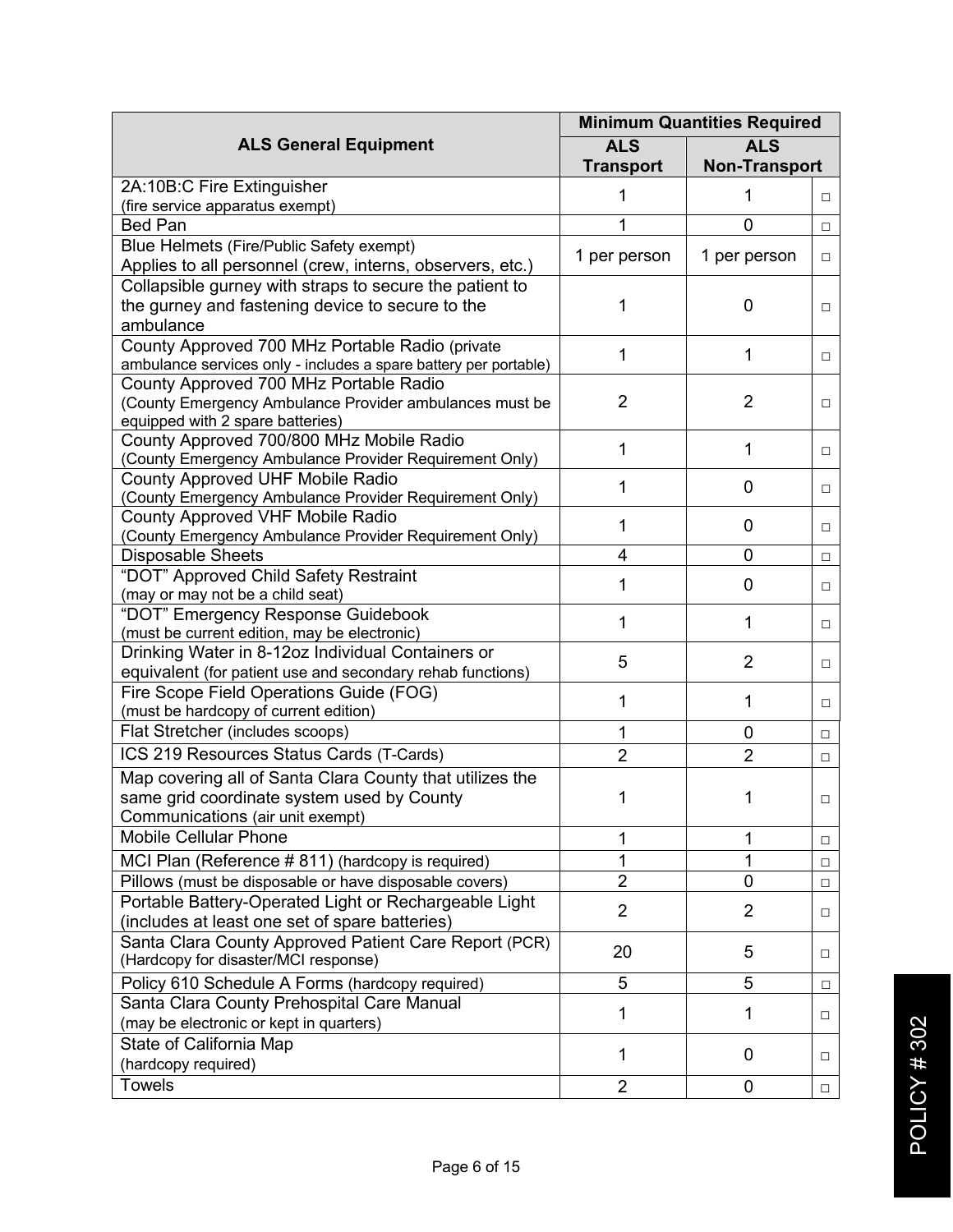|                                                          | <b>Minimum Quantities Required</b> |                      |  |
|----------------------------------------------------------|------------------------------------|----------------------|--|
| <b>ALS General Equipment (continued)</b>                 | <b>ALS</b>                         | <b>ALS</b>           |  |
|                                                          | <b>Transport</b>                   | <b>Non-Transport</b> |  |
| Urinal                                                   |                                    |                      |  |
| 0.5% bleach solution (enough for equipment disinfection) |                                    |                      |  |

|                                                          |                  | <b>Minimum Quantities Required</b> |        |
|----------------------------------------------------------|------------------|------------------------------------|--------|
| <b>ALS Personal Protective Equipment (PPE)</b>           | <b>ALS</b>       | <b>ALS</b>                         |        |
|                                                          | <b>Transport</b> | <b>Non-Transport</b>               |        |
| Bactericidal / Virucidal Hand Wipes or equivalent        |                  |                                    |        |
| (box of 25 or equivalent)                                |                  |                                    |        |
| Eye protection (glasses or goggles)                      |                  | 1 per crewmember 1 per crewmember  | □      |
| Face shield                                              |                  | 2 per crewmember 2 per crewmember  | п      |
| Impermeable gown or coveralls or suits                   |                  | 2 per crewmember 2 per crewmember  | $\Box$ |
| (with surgical hood extending to shoulders)              |                  |                                    |        |
| Impermeable leg and shoe covers                          |                  | 2 per crewmember 2 per crewmember  |        |
| (exempt if provided by coveralls or suits)               |                  |                                    |        |
| Infectious Waste Bags                                    | 5                |                                    |        |
| Pair of Leather Work Gloves (recommend one pair provided |                  |                                    |        |
| to each employee to ensure sizing)                       |                  |                                    |        |
| Nitrile Gloves (assorted sizes to fit all crew members)  | 1 box ea size    | 1 box ea size                      | п      |
| Respirators (P100, R100, or N100)                        |                  | 2 per crewmember 2 per crewmember  | $\Box$ |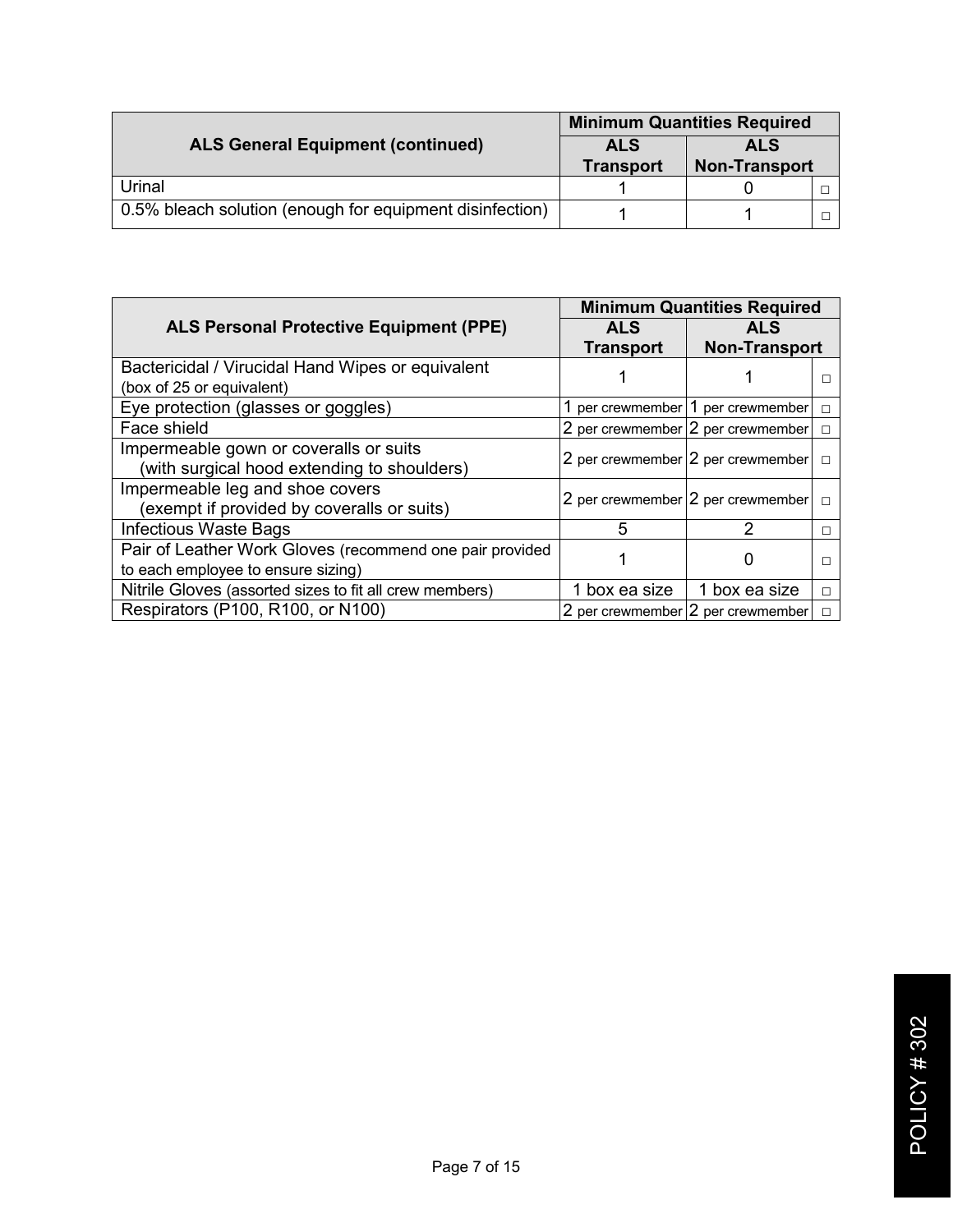| <b>Air Ambulance Medications</b>             | <b>Minimum Quantities</b><br><b>Required</b> |  |
|----------------------------------------------|----------------------------------------------|--|
| <b>Chewable Aspirin</b>                      | 648 mg                                       |  |
| Antidote Treatment-Nerve Agent Auto-Injector | 6 devices                                    |  |
| Naloxone                                     | 8 <sub>mg</sub>                              |  |
| Normal Saline 0.9%                           | 2000 ml                                      |  |
| Oral Glucose                                 | 48 qm                                        |  |

| Air Ambulance Medication Infusion Supplies & Equipment                                    | <b>Minimum Quantities</b><br><b>Required</b> |   |
|-------------------------------------------------------------------------------------------|----------------------------------------------|---|
| <b>Alcohol Preparation Pads</b>                                                           | 10                                           | п |
| Blood glucose meter and test strips                                                       |                                              |   |
| <b>Injection Needles 25G</b>                                                              | 2                                            |   |
| Intraosseous (IO) Needle Insertion Device (FDA Approved)                                  |                                              | П |
| Intraosseous (IO) Needle (for FDA Approved Device)<br>1 - Large Adult 1 - Adult 1 - Child | 1 ea                                         |   |
| IV Catheters (sizes 14, 16, 18, 20, 22, 24 G)                                             | 2 ea                                         |   |
| IV Tubing Sets (each of micro and macro with vent valve)                                  | 1 ea                                         |   |
| Lancets (must auto secure lancet after use)                                               | 5                                            | П |
| <b>Sharps Container</b>                                                                   |                                              | п |
| Syringes with Luer-Lock (size appropriate for med concentration or equipment)             | 2 ea                                         |   |
| Tourniquets Band Elastic (for use with IV insertion)                                      |                                              |   |

| Air Ambulance Patient Assessment Supplies & Equipment                         | <b>Minimum Quantities</b><br><b>Required</b> |   |
|-------------------------------------------------------------------------------|----------------------------------------------|---|
| Blankets (Disposable Acceptable)                                              |                                              | П |
| Blood Pressure Cuff: Thigh, adult, Child, and infant                          | 1 ea                                         | П |
| <b>Conductive Gel or Pads</b>                                                 | 2                                            |   |
| (moist 4" X 4" pads not acceptable, not required if using multifunction pads) |                                              |   |
| <b>ECG Electrodes - Adult</b>                                                 | 6                                            |   |
| <b>ECG Electrodes - Pediatrics</b>                                            | 6                                            |   |
| <b>Length Based Resuscitation Tape</b>                                        |                                              |   |
| OB Kit                                                                        |                                              | П |
| Portable Cardiac Monitor/Defibrillator with one spare battery & paper         |                                              |   |
| Pulse Oximeter (ALS assets may use a device that is included in the           |                                              |   |
| cardiac monitor) 1 - Adult 1 - Pediatric                                      |                                              |   |
| Stethoscope (Latex Free)                                                      |                                              | п |
| Thermometer - Digital Oral or Tympanic                                        |                                              |   |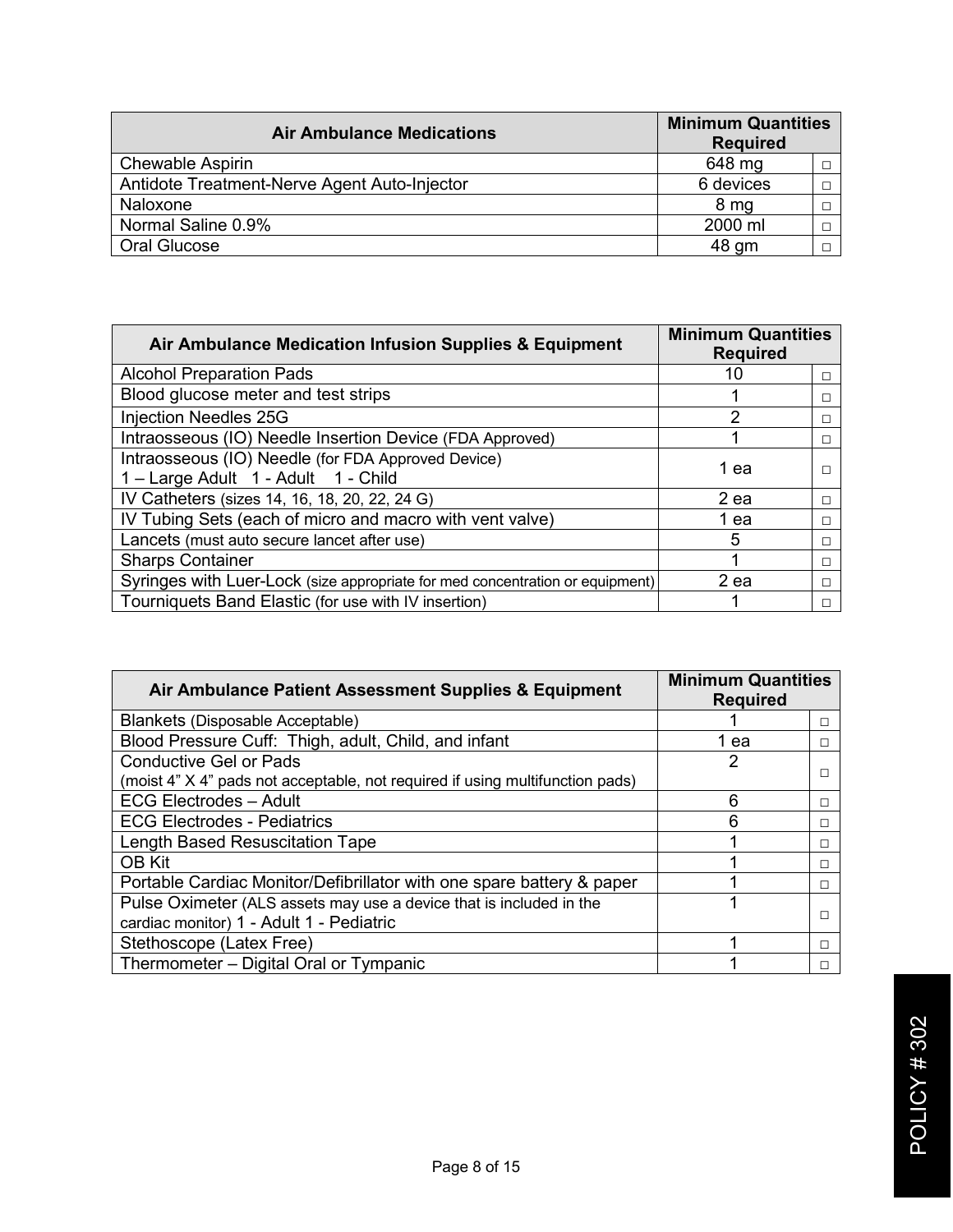| Air Ambulance Airway Management Supplies & Equipment                                                                                                                                                                | <b>Minimum Quantities</b><br><b>Required</b> |        |
|---------------------------------------------------------------------------------------------------------------------------------------------------------------------------------------------------------------------|----------------------------------------------|--------|
| <b>Bag Valve Mask Resuscitator</b>                                                                                                                                                                                  | 1 ea                                         | $\Box$ |
| (suitable for pediatrics, children, adults with connection tubing)                                                                                                                                                  |                                              |        |
| County approved Continuous Positive Airway Pressure (CPAP)                                                                                                                                                          | 1 ea                                         | П      |
| Device (multiple adult sizes)                                                                                                                                                                                       |                                              |        |
| Capnography Device (colorimetric or waveform)                                                                                                                                                                       |                                              | П      |
| Endotracheal Tubes with Stylet                                                                                                                                                                                      | 2 ea                                         |        |
| (Assorted sizes for Neonate, Pediatric and adult)                                                                                                                                                                   |                                              | П      |
| Endotracheal Tube Introducer (County Approved)                                                                                                                                                                      | $\overline{2}$                               | □      |
| French Suction Catheters (Assorted sizes for Pediatric and Adult)                                                                                                                                                   | 1 ea                                         | $\Box$ |
| Handheld Nebulizer (Inspiratory-activation style recommended)                                                                                                                                                       |                                              | $\Box$ |
| Laryngoscope (assorted straight/curved blades for infants, children,                                                                                                                                                | 1                                            |        |
| and adults with a spare set of batteries/bulb)                                                                                                                                                                      |                                              | $\Box$ |
| Video Laryngoscope device with blades                                                                                                                                                                               |                                              | П      |
| Magill Forceps (adult & Pediatric)                                                                                                                                                                                  | 1 ea                                         | $\Box$ |
| Non-Rebreather Oxygen Masks - Adult                                                                                                                                                                                 | $\overline{2}$                               | $\Box$ |
| Non-Rebreather Oxygen Masks - Pediatric                                                                                                                                                                             | 1                                            | □      |
| Oropharyngeal Airways (Assorted sizes for Pediatric and Adult)                                                                                                                                                      | 1                                            | □      |
| Oxygen Regulator (capable of delivering oxygen at flow rates from 2-25                                                                                                                                              | 1                                            |        |
| LPM to support use of the CPAP device)                                                                                                                                                                              |                                              | □      |
| Supraglottic Airway (Adult and pediatric)                                                                                                                                                                           | 1 ea                                         | □      |
| Portable Oxygen Cylinder (D or E size with at least 500 PSI of Oxygen)                                                                                                                                              |                                              | $\Box$ |
| Portable Suction Device (bulb syringe is not sufficient for this requirement)                                                                                                                                       | 1                                            | $\Box$ |
| <b>Suction Wands</b>                                                                                                                                                                                                | $\overline{2}$                               | □      |
| Mounted oxygen delivery system, including regulators capable of<br>dispensing oxygen at a flow rate of 2 to 25 liters per minute in support<br>of the CPAP device. Must carry at least 500 PSI of Oxygen to last at |                                              | □      |
| least 30 min.                                                                                                                                                                                                       |                                              |        |

| Air Ambulance Trauma Supplies & Equipment                                                   | <b>Minimum Quantities</b><br><b>Required</b> |   |
|---------------------------------------------------------------------------------------------|----------------------------------------------|---|
| Adhesive Tape Rolls (1 inch and 2 inch)                                                     | 2 ea                                         | □ |
| <b>Lateral Head Support Devices</b>                                                         |                                              | □ |
| Long Plastic Radio Translucent Spine Board (see Schedule B)                                 |                                              | □ |
| Windlass Tourniquet Device (County Approved Commercial Vendor)                              |                                              | □ |
| Compression bandage                                                                         | 2                                            | □ |
| <b>Occlusive Dressings or Chest Seals</b>                                                   | 1                                            | □ |
| Rigid Cervical Collars (infant, child and adult or if unisize, a total of 2<br>required)    | 1 ea                                         | п |
| Splints (Pneumatic or rigid extremity)                                                      |                                              | □ |
| <b>Sterile 4 Inch Gauze Rolls</b>                                                           |                                              | П |
| Sterile 4 X 4 Inch Gauze Pads                                                               | 4                                            | П |
| Traction Splint (Adult & Pedi required – may be one device)                                 |                                              | П |
| Trauma Dressings (Minimum 10" x 30" or larger)                                              |                                              | П |
| <b>Trauma Shears</b>                                                                        |                                              | □ |
| Triage Tags (DMS version) (County Approved)                                                 | 5                                            | □ |
| Webbed Belt or Strapping Devices (sufficient quantities to secure at<br>least two patients) | 2 patients                                   | п |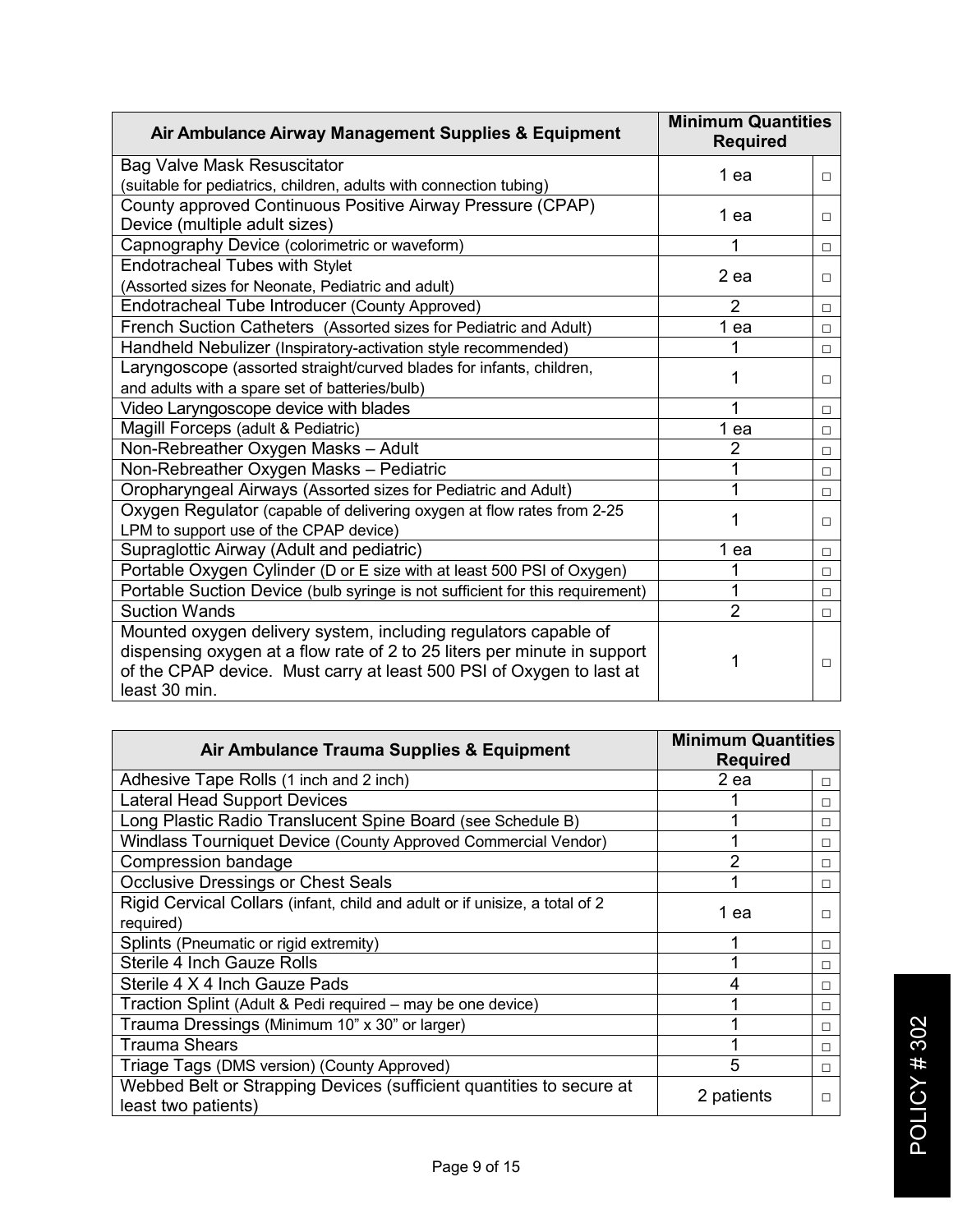| <b>Air Ambulance General Equipment</b>                                    | <b>Minimum Quantities</b><br><b>Required</b> |              |
|---------------------------------------------------------------------------|----------------------------------------------|--------------|
| 2A:10B:C Fire Extinguisher                                                |                                              |              |
| (air unit equivalent acceptable, fire service apparatus exempt)           |                                              |              |
| FAA approved patient securing device                                      |                                              | $\mathsf{L}$ |
| County Approved 700 MHz Portable Radio                                    |                                              |              |
| (private ambulance services only - includes a spare battery per portable) |                                              |              |
| "DOT" Emergency Response Guidebook (current edition)                      |                                              | г            |
| ICS 219 Resources Status Cards (T-Cards)                                  |                                              | L            |
| MCI Plan (Reference #811) (a hardcopy is required)                        |                                              | П            |
| Policy 610 Schedule A Forms (hardcopy required)                           |                                              | □            |
| Portable Battery-Operated Light or Rechargeable Light                     |                                              |              |
| (includes at least one set of spare batteries)                            |                                              |              |
| Santa Clara County Prehospital Care Manual                                |                                              |              |
| (may be electronic or kept in quarters)                                   |                                              |              |
| 0.5% bleach solution (sufficient quantities for equipment disinfection)   |                                              |              |

| <b>Minimum Quantities</b><br>Air Ambulance Personal Protective Equipment (PPE)<br><b>Required</b> |                  |        |
|---------------------------------------------------------------------------------------------------|------------------|--------|
| Bactericidal/Virucidal Hand Wipes or equivalent (box of 25 or equivalent)                         |                  |        |
| Eye protection (glasses or goggles)                                                               | 1 per crewmember | п      |
| Face shield                                                                                       | 2 per crewmember | п      |
| Impermeable gown/coveralls/suits (with hood)                                                      | 2 per crewmember | п      |
| Impermeable leg and shoe covers (exempt if provided by above)                                     | 2 per crewmember |        |
| <b>Infectious Waste Bags</b>                                                                      |                  |        |
| Nitrile Gloves (assorted sizes to fit all crew members)                                           | 1 box of each    | □      |
| Respirators (P100, R100, or N100)                                                                 | 2 per crewmember | $\Box$ |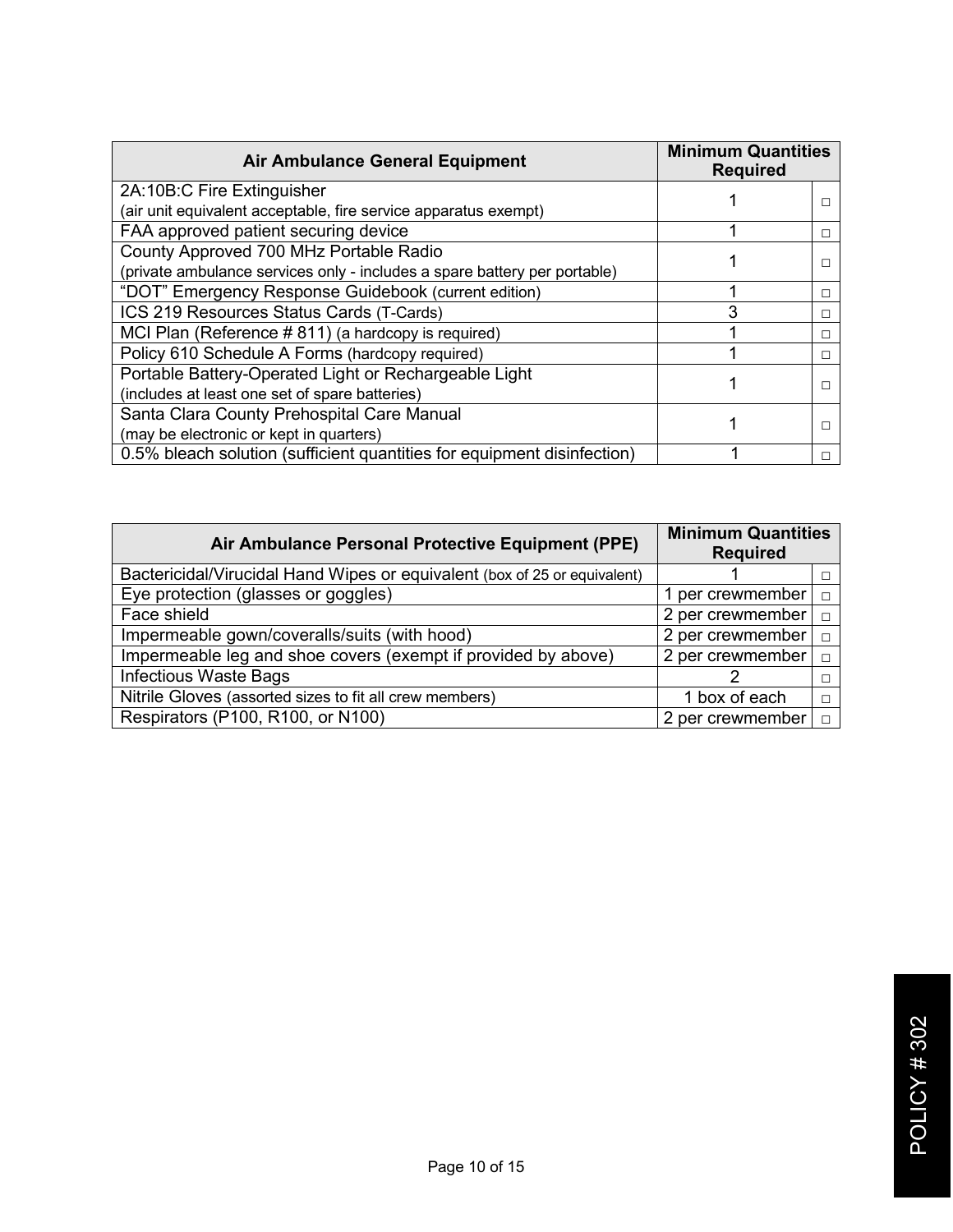| <b>BLS/CCT Medications/Infusion/Airway Supplies &amp;</b>          | <b>Minimum Quantities Required</b> |                      |        |
|--------------------------------------------------------------------|------------------------------------|----------------------|--------|
|                                                                    | <b>BLS/CCT</b>                     | <b>BLS</b>           |        |
| <b>Equipment</b>                                                   | <b>Transport</b>                   | <b>Non-Transport</b> |        |
| Chewable Aspirin                                                   | 648 mg                             | 648 mg               | $\Box$ |
| <b>Oral Glucose</b>                                                | 48 gm                              | 48 gm                | $\Box$ |
| Blood glucose meter and test strips                                | 1                                  |                      | $\Box$ |
| Naloxone Internasal Autoinjector (BLS)                             | $\overline{2}$                     | 1                    | □      |
| Naloxone (CCT)                                                     | 8 mg                               | 4 mg                 | $\Box$ |
| <b>Alcohol Preparation Pads</b>                                    | 5                                  | 5                    | $\Box$ |
| <b>Adult Nasal Cannula</b>                                         | $\overline{2}$                     | $\overline{2}$       | $\Box$ |
| <b>Bag Valve Mask Resuscitator</b>                                 | $2$ ea                             | 1 ea                 |        |
| (suitable for pediatrics, children, adults with connection tubing) |                                    |                      | П.     |
| <b>French Suction Catheters</b>                                    | 2 ea                               | 0                    |        |
| (Qty 1 of any size 6-10) (Qty 1 of any size 12-18)                 |                                    |                      | □      |
| LMA Supreme (sizes 3, 4, and 5)                                    | $2$ ea                             | 1 ea                 | П      |
| Nasopharyngeal Airways Kit                                         | 1                                  |                      | $\Box$ |
| Non-Rebreather Oxygen Masks - Adult                                | 3                                  | 1                    | Π      |
| Non-Rebreather Oxygen Masks - Pediatric                            | 1                                  | 1                    | $\Box$ |
| Oropharyngeal Airways Kit                                          | 1                                  | 1                    | □      |
| Oxygen Regulator                                                   | 1                                  | 1                    | П.     |
| (capable of delivering oxygen at flow rates from 2-25 LPM)         |                                    |                      |        |
| Portable Oxygen Cylinder                                           | 1                                  | 1                    | П.     |
| (D or E size with at least 500 PSI of Oxygen)                      |                                    |                      |        |
| <b>Portable Suction Device</b>                                     | 1                                  | 1                    | П.     |
| (bulb syringe is not sufficient for this requirement)              |                                    |                      |        |
| <b>Suction Wands</b>                                               | $\overline{2}$                     | 1                    | $\Box$ |
| Vehicle mounted oxygen delivery system (including                  |                                    |                      |        |
| regulators capable of dispensing oxygen at a flow rate of 2 to     |                                    |                      |        |
| 25 liters per minute, must carry at least 500 PSI of Oxygen in     |                                    | 0                    | □      |
| an M or H size oxygen cylinder or an onboard liquid oxygen         |                                    |                      |        |
| system (LOX)                                                       |                                    |                      |        |

|                                                                | <b>Minimum Quantities Required</b> |                      |   |
|----------------------------------------------------------------|------------------------------------|----------------------|---|
| <b>BLS/CCT Patient Assessment Supplies &amp; Equipment</b>     | <b>BLS/CCT</b>                     | BLS                  |   |
|                                                                | <b>Transport</b>                   | <b>Non-Transport</b> |   |
| Automatic External Defibrillator (AED) (Must be compliant with |                                    |                      |   |
| AHA 2010 Guidelines for CPR & Emergency Cardiovascular Care)   |                                    |                      |   |
| Automatic External Defibrillation Pads (Adult / Pedi)          | 2/1                                | 1/1                  | □ |
| Blankets (Disposable Acceptable)                               | 2                                  |                      | П |
| Blood Pressure Cuff: thigh, adult, child, and infant           | 1 ea                               | 1 ea                 | □ |
| <b>Chemical Activated Cold Packs</b>                           | 3                                  |                      | п |
| <b>Chemical Activated Heat Packs</b>                           | 2                                  |                      |   |
| (exempt if electric warming blanket used)                      |                                    |                      |   |
| <b>Disposable Sheets</b>                                       | 4                                  |                      | П |
| <b>OB Kit</b>                                                  |                                    |                      | П |
| Set of Ankle and Wrist Restraints (leather or Velcro)          |                                    |                      | □ |
| Stethoscope (Latex Free)                                       |                                    |                      |   |
| Thermometer - Digital Oral or Tympanic                         |                                    |                      |   |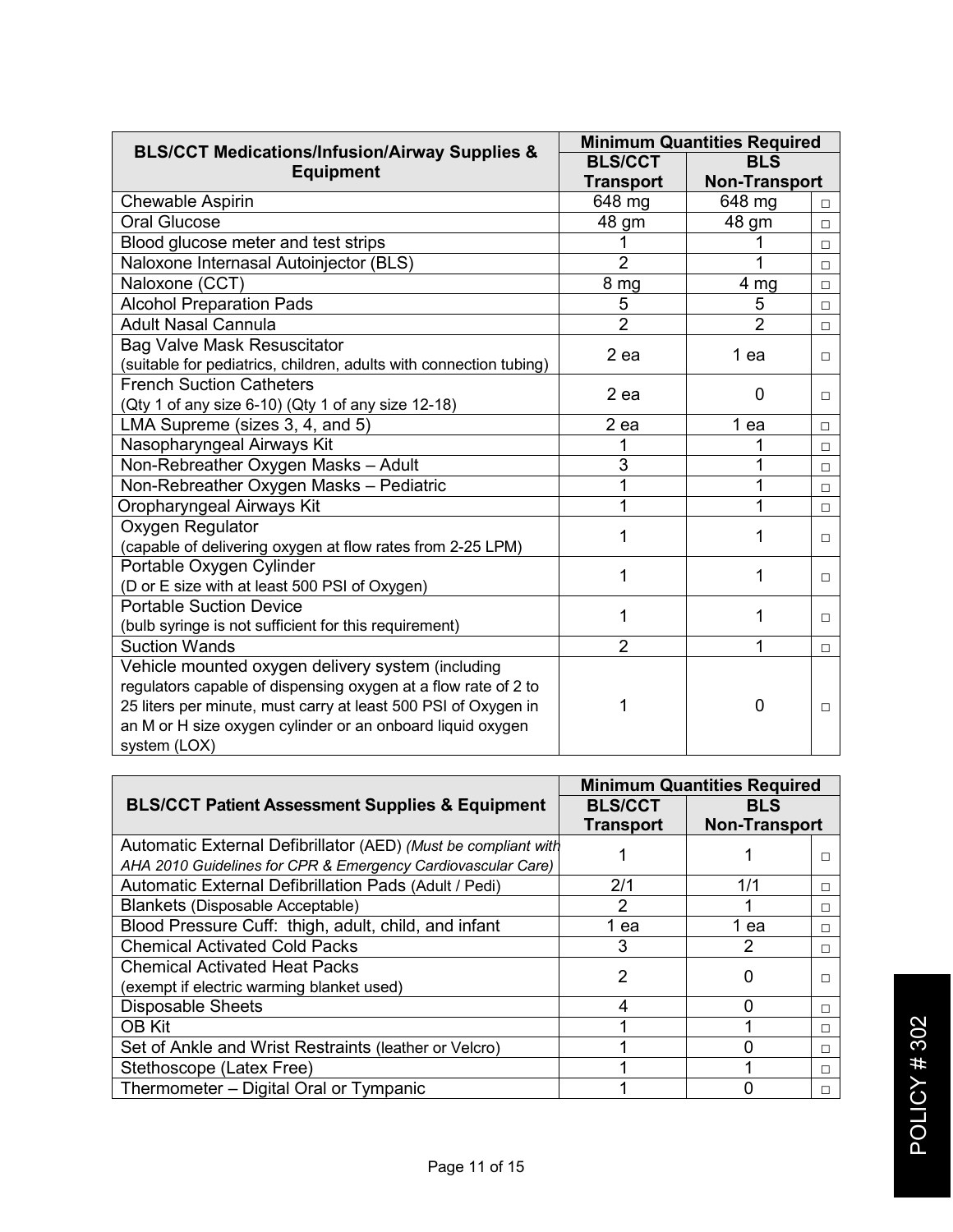|                                                                                             | <b>Minimum Quantities Required</b> |                      |        |
|---------------------------------------------------------------------------------------------|------------------------------------|----------------------|--------|
| <b>BLS/CCT Trauma Supplies &amp; Equipment</b>                                              | <b>BLS/CCT</b>                     | <b>BLS</b>           |        |
|                                                                                             | Transport                          | <b>Non-Transport</b> |        |
| Adhesive Tape Rolls (1 inch and 2 inch)                                                     | 3 ea                               | 1 ea                 | □      |
| <b>Lateral Head Support Devices</b>                                                         | $\overline{2}$                     |                      | □      |
| Long Plastic Radio Translucent Spine Board                                                  | $\overline{2}$                     |                      |        |
| (see Schedule B)                                                                            |                                    |                      | п      |
| <b>Windlass Tourniquet Device</b>                                                           | 2                                  | 2                    |        |
| (County Approved Commercial Vendor)                                                         |                                    |                      | П      |
| Compression bandage                                                                         | $\overline{2}$                     | $\overline{2}$       | П      |
| <b>Occlusive Dressings or Chest Seals</b>                                                   | $\overline{2}$                     | $\overline{2}$       | □      |
| <b>Rigid Cervical Collars</b>                                                               | 2 ea                               | 2 ea                 |        |
| (infant, child and adult or if unisize, a total of 4 are required)                          |                                    |                      | п      |
| Splints (Pneumatic or rigid extremity)                                                      | 4                                  | $\overline{2}$       | $\Box$ |
| <b>Sterile 4 Inch Gauze Rolls</b>                                                           | 6                                  | $\overline{2}$       | П      |
| Sterile 4 X 4 Inch Gauze Pads                                                               | 12                                 | 6                    | $\Box$ |
| Traction Splint (Adult & Pedi required - may be 1 device)                                   | 1                                  | 0                    | П      |
| Trauma Dressings (10" x 30" or larger)                                                      | $\overline{2}$                     | 2                    | $\Box$ |
| <b>Trauma Shears</b>                                                                        | $\overline{2}$                     |                      | □      |
| Triage Tags (DMS version) (County Approved)                                                 | 20                                 | 20                   | $\Box$ |
| <b>Triangular Bandages</b>                                                                  | 4                                  | $\mathcal{P}$        | □      |
| Webbed Belt or Strapping Devices (sufficient quantities to<br>secure at least two patients) | 2 patients                         | 2 patients           | □      |

|                                                                 | <b>Minimum Quantities Required</b> |                      |   |
|-----------------------------------------------------------------|------------------------------------|----------------------|---|
| <b>BLS/CCT General Equipment</b>                                | <b>BLS/CCT</b>                     | <b>BLS</b>           |   |
|                                                                 | Transport                          | <b>Non-Transport</b> |   |
| 2A:10B:C Fire Extinguisher (fire service apparatus exempt)      |                                    |                      | п |
| <b>Bed Pan</b>                                                  |                                    |                      | П |
| Blue Helmets (Fire/Public Safety exempt)                        | 1 per person                       | 1 per person         |   |
| Applies to all personnel (crew, interns, observers, etc.)       |                                    |                      | П |
| Collapsible gurney with straps to secure the patient to the     |                                    |                      |   |
| gurney and fastening device to secure to the ambulance          |                                    |                      |   |
| County Approved 700 MHz Portable Radio (private                 |                                    |                      | П |
| ambulance services only- includes a spare battery per portable) |                                    |                      |   |
| <b>Disposable Sheets</b>                                        | 4                                  | O                    | П |
| "DOT" Approved Child Safety Restraint                           |                                    |                      |   |
| (may or may not be a child seat)                                |                                    |                      |   |
| "DOT" Emergency Response Guidebook                              |                                    |                      |   |
| (must be current edition, may be electronic)                    |                                    |                      |   |
| Drinking Water in 8-12oz Individual Containers or               | 5                                  |                      |   |
| equivalent (for patient use and secondary rehab functions)      |                                    |                      |   |
| Fire Scope Field Operations Guide (FOG)                         |                                    |                      |   |
| (must be hardcopy of current edition)                           |                                    |                      |   |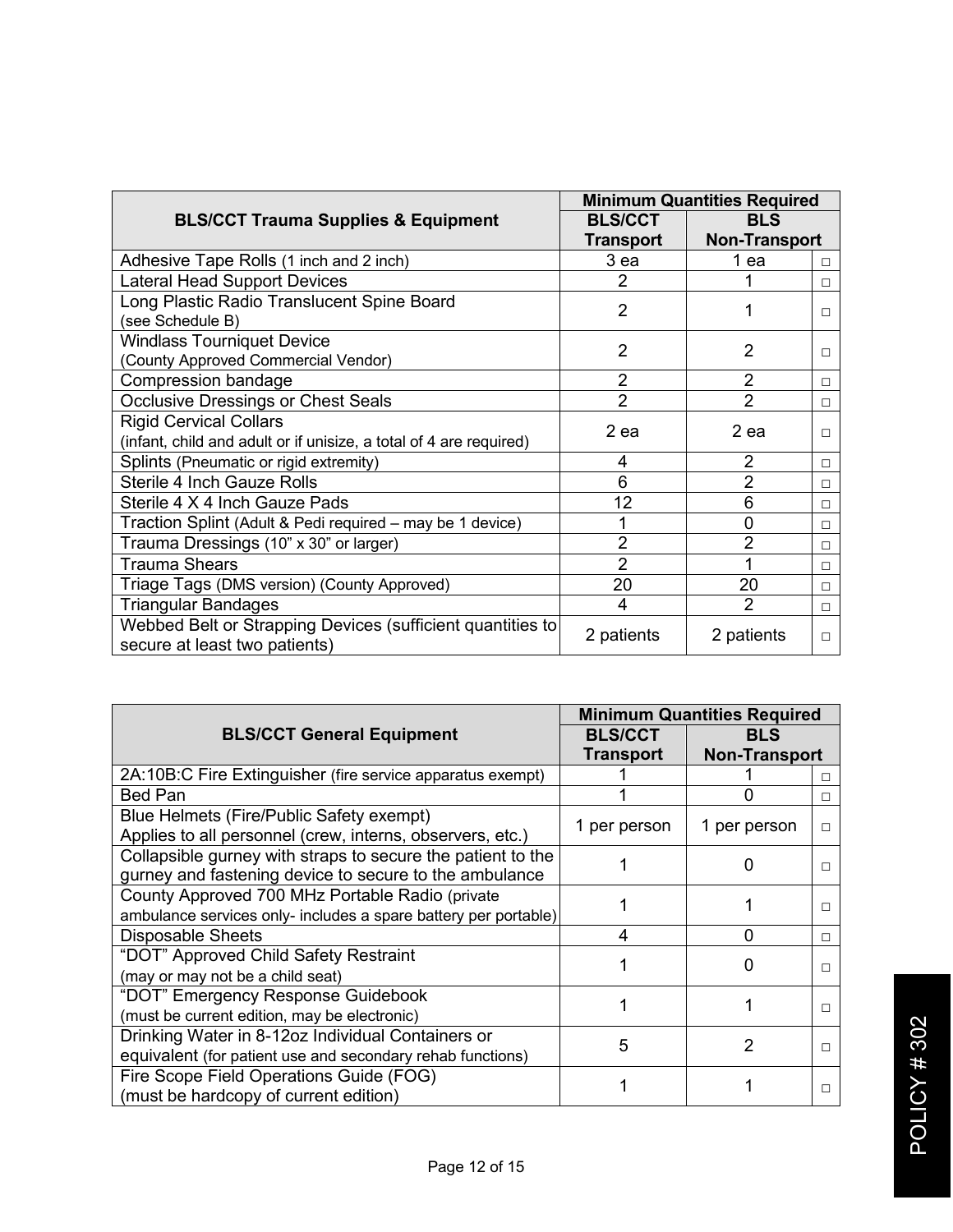| <b>BLS/CCT General Equipment</b>                         | <b>Minimum Quantities Required</b> |                      |        |
|----------------------------------------------------------|------------------------------------|----------------------|--------|
|                                                          | <b>BLS/CCT</b>                     | <b>BLS</b>           |        |
| (continued)                                              | Transport                          | <b>Non-Transport</b> |        |
| Flat Stretcher (includes scoops)                         |                                    |                      | п      |
| ICS 219 Resources Status Cards (T-Cards)                 | 2                                  | $\overline{2}$       | п      |
| Map covering all of Santa Clara County that utilizes the |                                    |                      |        |
| same grid coordinate system used by County               |                                    |                      | п      |
| Communications (air unit exempt)                         |                                    |                      |        |
| <b>Mobile Cellular Phone</b>                             |                                    | 0                    | П      |
| MCI Plan (Reference #811) (hardcopy is required)         |                                    |                      | $\Box$ |
| Pillows (must be disposable or have disposable covers)   | 2                                  | 0                    | п      |
| Portable Battery-Operated Light or Rechargeable          | 2                                  | 2                    |        |
| Light (includes at least one set of spare batteries)     |                                    |                      | $\Box$ |
| Policy 610 Schedule A Forms (hardcopy required)          | 5                                  | 5                    | $\Box$ |
| Santa Clara County Approved Patient Care Report          | 20                                 | 5                    |        |
| (PCR) (Hardcopy for disaster/MCI response)               |                                    |                      | п      |
| Santa Clara County Prehospital Care Manual               |                                    |                      |        |
| (may be electronic or kept in quarters)                  |                                    |                      | п      |
| State of California Map                                  |                                    | O                    |        |
| (hardcopy required)                                      |                                    |                      | □      |
| <b>Towels</b>                                            | 2                                  | 0                    | $\Box$ |
| Urinal                                                   |                                    | n                    | $\Box$ |
| 0.5% bleach solution                                     |                                    |                      |        |
| (sufficient quantities for equipment disinfection)       |                                    |                      | П      |

|                                                         | <b>Minimum Quantities Required</b> |                                   |        |
|---------------------------------------------------------|------------------------------------|-----------------------------------|--------|
| <b>BLS/CCT Personal Protective Equipment (PPE)</b>      | <b>BLS/CCT</b>                     | <b>BLS</b>                        |        |
|                                                         | <b>Transport</b>                   | <b>Non-Transport</b>              |        |
| Bactericidal / Virucidal Hand Wipes or equivalent       |                                    |                                   |        |
| (box of 25 or equivalent)                               |                                    |                                   |        |
| Eye protection (glasses or goggles)                     |                                    | 1 per crewmember 1 per crewmember | ⊓      |
| Face shield                                             |                                    | 2 per crewmember 2 per crewmember | п      |
| Impermeable gown or coveralls or suits                  |                                    | 2 per crewmember 2 per crewmember |        |
| (with surgical hood extending to shoulders)             |                                    |                                   | П      |
| Impermeable leg and shoe covers                         |                                    | 2 per crewmember 2 per crewmember | $\Box$ |
| (exempt if provided by coveralls or suits)              |                                    |                                   |        |
| Infectious Waste Bags                                   | 5                                  | າ                                 | □      |
| Pair of Leather Work Gloves (recommend one pair         | 2                                  |                                   |        |
| provided to each employee to ensure sizing)             |                                    |                                   |        |
| Nitrile Gloves (assorted sizes to fit all crew members) | 1 box of each                      | 1 box of each                     | П      |
| Respirators (P100, R100, or N100)                       |                                    | 2 per crewmember 2 per crewmember | п      |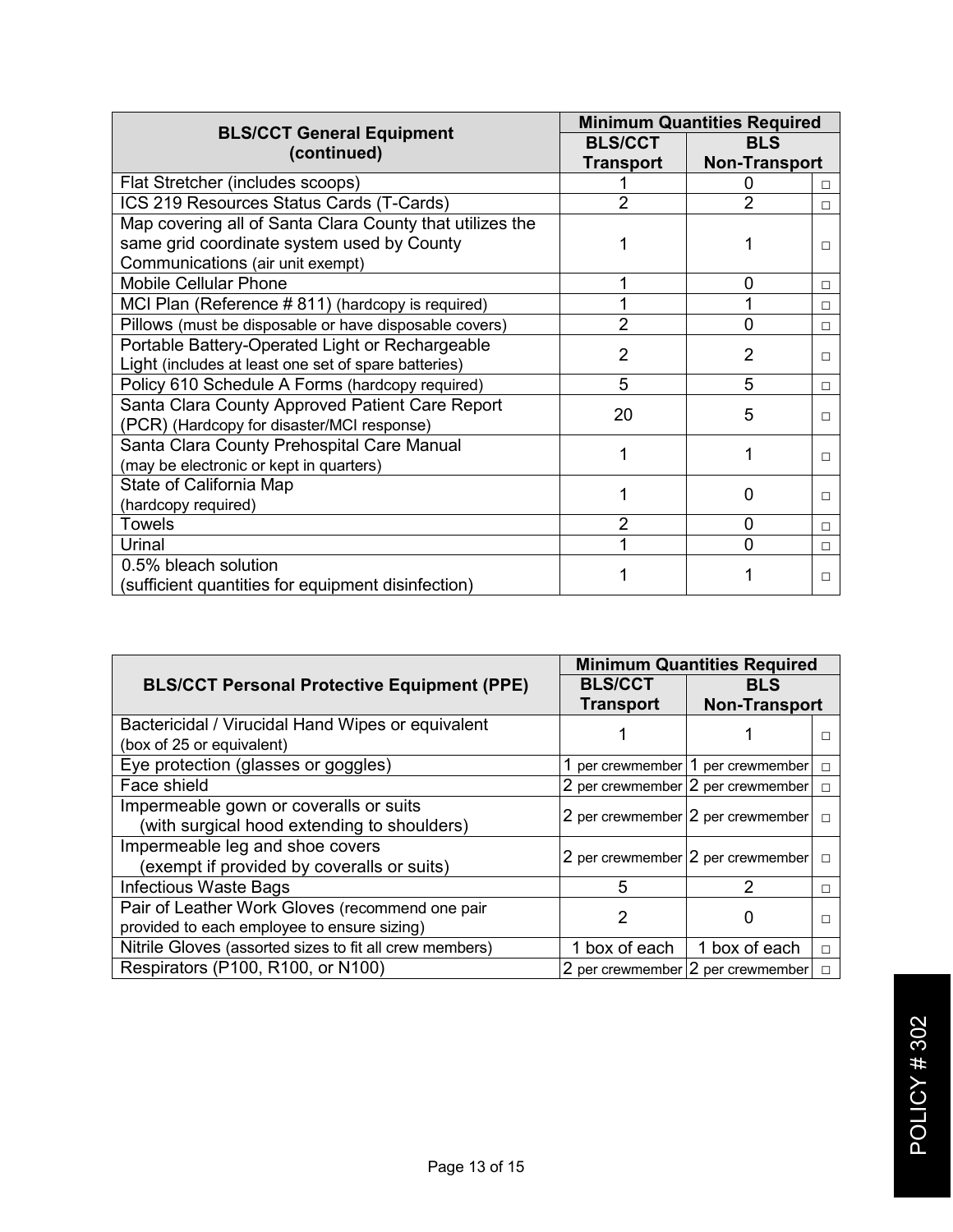| <b>EMS Field Supervisor Medications / Supplies &amp; Equipment</b> | <b>Minimum Quantities</b><br><b>Required</b> |  |
|--------------------------------------------------------------------|----------------------------------------------|--|
| Antidote Treatment-Nerve Agent Auto-Injector                       | 20                                           |  |
| Normal Saline 0.9%                                                 | 1000 ml                                      |  |
| Oral Glucose                                                       | 48 gm                                        |  |
| <b>Alcohol Preparation Pads</b>                                    | 10                                           |  |
| IV Tubing Sets (each of micro and macro with vent valve)           | ea                                           |  |
| <b>Sharps Container</b>                                            |                                              |  |

| <b>EMS Field Supervisor Airway Management Supplies &amp; Equipment</b> | <b>Minimum Quantities</b><br><b>Required</b> |  |
|------------------------------------------------------------------------|----------------------------------------------|--|
| <b>Adult Nasal Cannula</b>                                             |                                              |  |
| <b>Bag Valve Mask Resuscitator</b>                                     | 1 ea                                         |  |
| (suitable for pediatrics, children, adults with connection tubing)     |                                              |  |
| Nasopharyngeal Airways (Assorted sizes for Pediatric and Adult)        | ea                                           |  |
| Non-Rebreather Oxygen Masks - Adult                                    |                                              |  |
| Non-Rebreather Oxygen Masks - Pediatric                                |                                              |  |
| Oropharyngeal Airways (Assorted sizes for Pediatric and Adult)         | 1 ea                                         |  |
| Oxygen Regulator                                                       |                                              |  |
| (capable of delivering oxygen at flow rates from 2-25 LPM)             |                                              |  |
| Portable Oxygen Cylinder (D or E size with at least 500 PSI of Oxygen) |                                              |  |

| <b>EMS Field Supervisor Patient Assessment Supplies &amp; Equipment</b> | <b>Minimum Quantities</b><br><b>Required</b> |   |
|-------------------------------------------------------------------------|----------------------------------------------|---|
| Automatic External Defibrillator (AED) (Must be compliant with AHA 2010 |                                              |   |
| Guidelines for CPR & Emergency Cardiovascular Care)                     |                                              |   |
| Automatic External Defibrillation Pads (Adult / Pedi)                   | 1/1                                          | □ |
| <b>Blankets (Disposable Acceptable)</b>                                 | 2                                            | □ |
| Blood Pressure Cuff: thigh, adult, child, and infant                    | 1 ea                                         | □ |
| <b>OB Kit</b>                                                           |                                              | □ |
| Stethoscope (Latex Free)                                                |                                              | □ |
| Adhesive Tape Rolls (1 inch and 2 inch)                                 | 3 ea                                         | □ |
| Windlass Tourniquet Device (County Approved Commercial Vendor)          | 5                                            | □ |
| Compression bandage                                                     | 2                                            | □ |
| <b>Occlusive Dressings or Chest Seals</b>                               | 4                                            | □ |
| <b>Sterile 4 Inch Gauze Rolls</b>                                       | 6                                            | □ |
| Sterile 4 X 4 Inch Gauze Pads                                           | 12                                           | □ |
| Trauma Dressings (10"x 30" or larger)                                   | 2                                            | □ |
| <b>Trauma Shears</b>                                                    |                                              | □ |
| Triage Tags (DMS version) (County Approved)                             | 50                                           | п |
| <b>Triangular Bandages</b>                                              | 4                                            | П |